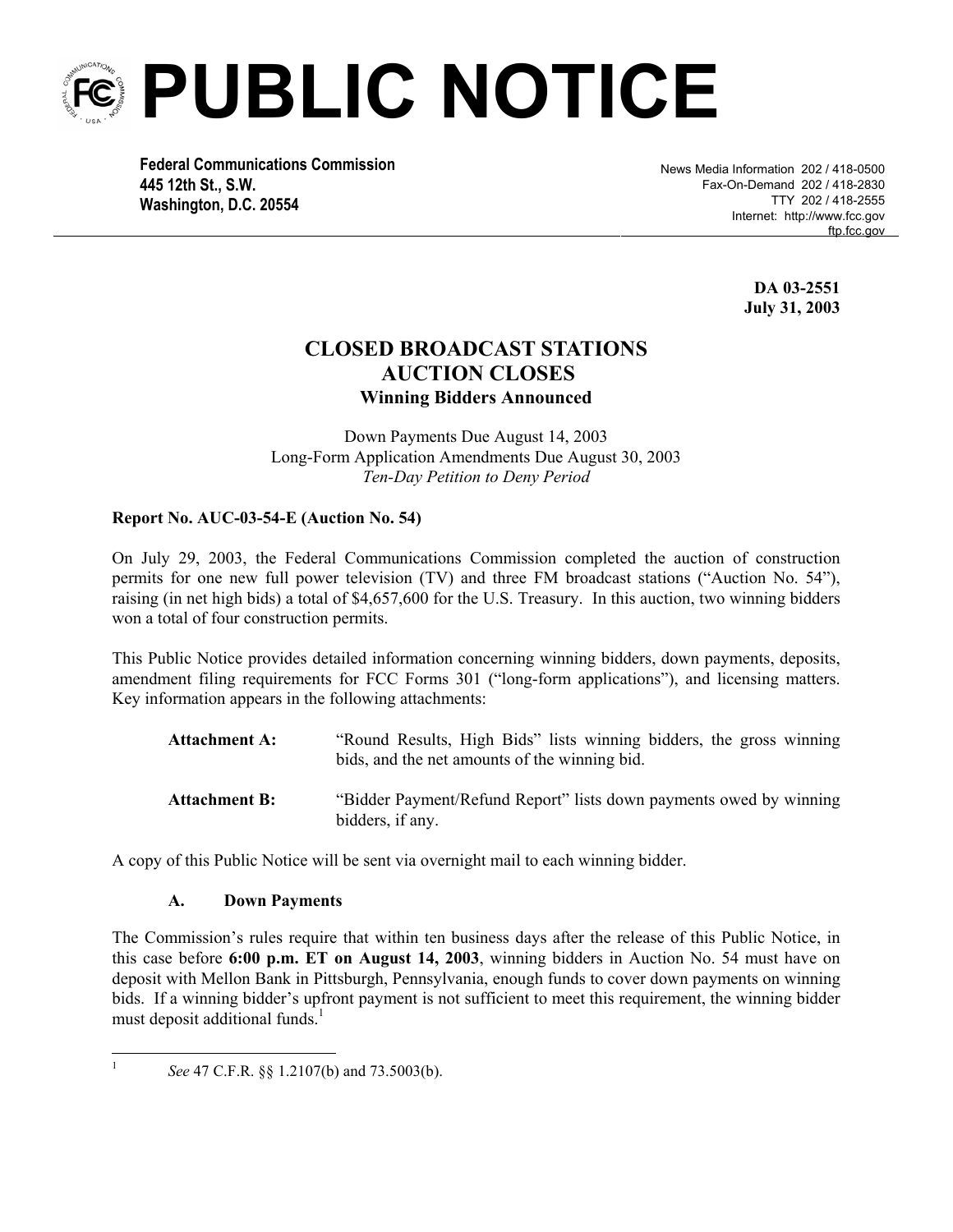The amount now due from each winning bidder, if any, is set out in the last column of **Attachment B**. *Note that a payment and FCC Form 159 are necessary only if a winning bidder's upfront payment does*  not cover the required total of down payments (as reflected in Attachment B). Each winning bidder's down payment must be twenty (20) percent of its net winning bid(s).

# **B. Long-Form Applications**

Winning bidders must submit minor amendments to previously filed long-form applications within 30 days, by August 30, 2003. Winning bidders' long form applications, as amended, will be placed on public notice, triggering the appropriate period for the filing of petitions to deny.<sup>2</sup>

# **C. Final Payments**

After the termination of the pleading cycle for petitions to deny,<sup>3</sup> the Commission will issue a public notice announcing that it is prepared to award the construction permits to the winning bidders, if the applications are uncontested.<sup>4</sup> Within ten business days after the date of that public notice, the uncontested winning bidders will be required to make full payment of the balance of their winning bids.<sup>5</sup> Broadcast construction permits will be granted only after the full and timely payment of winning bids and any applicable late fees, in accordance with Section  $1.2109(a)$ .<sup>6</sup> The previously filed long-form applications of the unsuccessful competing bidders will be dismissed following the grant of the winning bidder's construction permit.

# **D. Method of Payment**

All payments must be in U.S. dollars and made in the form of a wire transfer. No personal checks, credit card payments, or other forms of payment will be accepted. All payments must be accompanied by a completed FCC Remittance Advice Form  $(FCC$  Form  $159)$ .<sup>7</sup> If applicable, a partially completed copy of the FCC Form 159 will be sent to winning bidders to facilitate submission of the correct down payment. Questions regarding FCC Form 159 should be addressed to Gail Glasser at 202-418-0578**. Please note, however, that winning bidders are responsible for insuring submission of the correct down payment and obtaining confirmation from their financial institution that Mellon Bank has timely received their down payment and deposited it in the proper account.**

1

5 47 C.F.R. § 1.2109.

6 47 C.F.R. §1.2109(a).

7 Copies of the FCC Form 159 may be obtained by calling the Commission's Forms Distribution Center at 1-800-418-3676 (outside Washington, D.C.) or 202-418-3676 (in the Washington D.C. area). Copies of the FCC Form 159 can also be obtained via the Internet (http://www.fcc.gov/formpage.html) or by calling the Commission's Fax-On-Demand at 202-418-2830.

<sup>2</sup> *See* further discussion at 5-6, *infra*.

<sup>3</sup> *See* 47 C.F.R. § 73.5006.

<sup>4</sup> In cases where petitions to deny are filed, final payment public notices shall be promptly issued for the associated construction permits after the Media Bureau disposes of petitions to deny and is otherwise satisfied that an applicant is qualified to hold the construction permit. *See* 47 C.F.R. § 73.5006(d).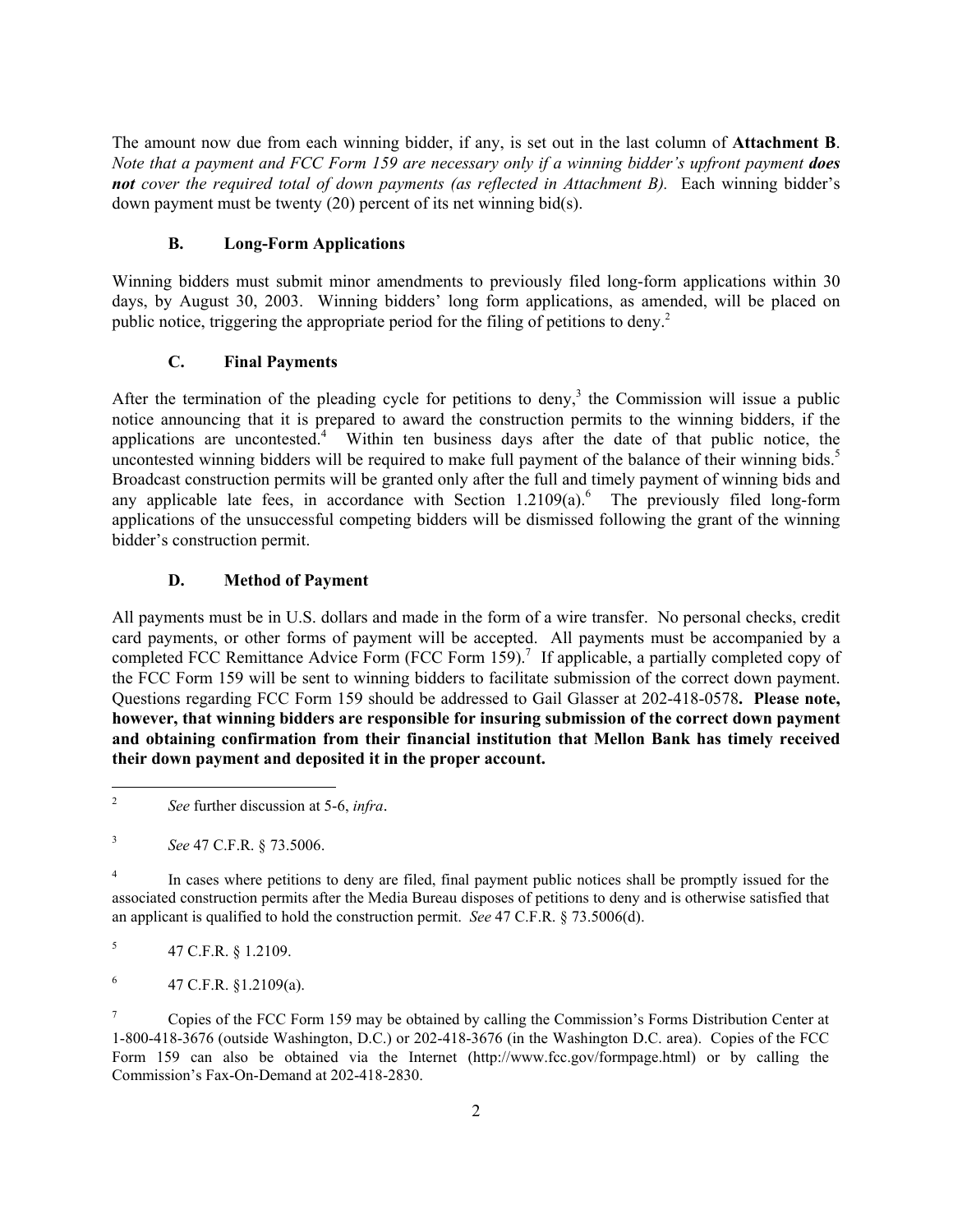**Wire transfers for down payments must be received by Mellon Bank by 6:00 p.m. ET, on August 14, 2003**. Winning bidders should coordinate with their bankers ahead of time regarding their wire transfers, and allow sufficient time for the wire transfer to **be initiated and completed prior to the deadline.** To submit funds by wire transfer, winning bidders will need the following information:

ABA Routing Number: 043000261 Receiving Bank: Mellon Pittsburgh BNF: FCC Account Number 911-6106 OBI Field: (Skip one space between each information item) "AUCTIONPAY" FCC REGISTRATION NUMBER (FRN): (same as FCC Form 159, block 11 and/or 21) PAYMENT TYPE CODE: (same as FCC Form 159, block 24A: A54D) FCC CODE 1: (same as FCC Form 159, block 28A: "54") PAYOR NAME: (same as FCC Form 159, block 2) LOCKBOX NO.: 358850

Winning bidders must fax a completed FCC Form 159 to Mellon Bank at 412-209-6045 at least one hour before placing the order for the wire transfer (but on the same business day).

Proper completion of the FCC Form 159 is critical to ensuring correct credit of bidder deposits. **Winning bidders must use the same Taxpayer Identification Number (TIN) / FCC Registration Number (FRN) used on their FCC Form 175.**<sup>8</sup> Questions concerning the calculation and submission of down payments should be directed to Gail Glasser at 202-418-0578.

### **E. Default and Disqualification Payments**

The Commission imposes payments on bidders that default on payments due after an auction closes or those that are disqualified. $9$ 

*Bid Default/Disqualification Payments.* If a high bidder defaults or is disqualified after the close of the auction, the defaulting bidder will be subject to the following payment obligations: 1) the difference between the high bid and the amount of the winning bid the next time the construction permit is offered by the Commission, and 2) an additional payment equal to three (3) percent of the subsequent winning bid or three (3) percent of the defaulted bid, whichever is less. Where a bidding credit applies to the winning bid in either the original or the subsequent auction, the calculation of the three percent payment is based on the smaller of the two gross bids or smaller of the two net bids, whichever basis (gross or net) was used to figure the first component.<sup>10</sup> Thus, if the difference between the gross bids is less than the difference between the net bids, the three percent payment will be computed on the lower of the gross bids. If the difference between the net bids is less than or equal to the difference between the gross bids, the three percent payment will be computed on the lower of the net bids.<sup>11</sup> However, if both the

 8 If, subsequent to final submission of its FCC Form 175, a bidder has provided the Commission with a written correction of its Taxpayer Identification Number, the bidder should use the corrected number.

<sup>9</sup> 47 C.F.R. §§ 1.2104(g), 1.2109(c).

<sup>10</sup> *See* 47 C.F.R. § 1.2104(g)(1).

<sup>&</sup>lt;sup>11</sup> 47 C.F.R. § 1.2104(g).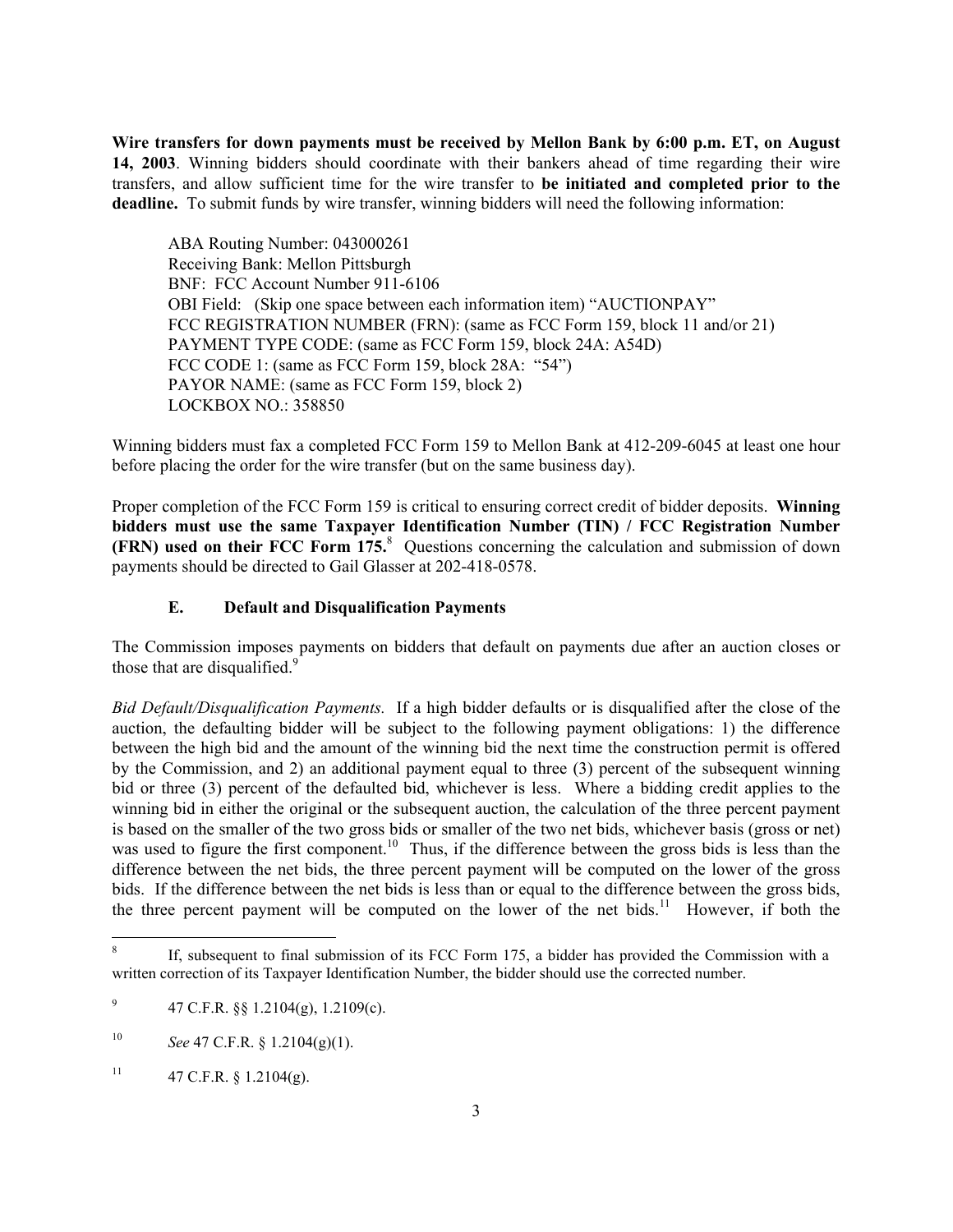difference between the gross bids and the difference between the net bids are less than or equal to zero, the three percent payment will be computed on the lower of the net bids.

If a winning bidder fails to remit the required down payment within ten (10) business days after the Commission has released this Public Notice, in this case by August 14, 2003, the bidder will be deemed to have defaulted, its application will be dismissed, and it will be liable for a default payment as described above. In such event, the Commission, at its discretion, may either auction the construction permit(s) to existing or new applicants, or offer it to the other highest bidders (in descending order) at their final bids. $^{12}$ 

If a winning bidder fails to pay the balance of its winning bids in a lump sum by the applicable deadline as specified by the Commission, it will be allowed to make payment within ten (10) business days after the payment deadline provided that it also pays a late fee equal to five  $(5)$  percent of the amount due.<sup>13</sup> When a winning bidder fails to pay the balance of its winning bid plus late fee by the late payment deadline, it is considered to be in default on its construction permit(s) and subject to the applicable default payments.14

Construction permits will be awarded upon the full and timely payment of winning bids and any applicable late fees.<sup>15</sup> A winning bidder that is found unqualified to be a licensee, fails to remit the balance of its winning bid in a timely manner, or defaults or is disqualified for any reason after having made the required down payment, will be deemed to have defaulted and will be liable for the payment set forth in Section 1.2104(g)(2).<sup>16</sup> In such event, the Commission may either auction the construction permit to existing or new applicants or offer it to the other highest bidders (in descending order) at their final  $bids$ <sup>17</sup>

Additionally, bidders that are found to have violated the antitrust laws or the Commission's rules in connection with their participation in the competitive bidding process may be subject, in addition to any other applicable sanctions, to forfeiture of their upfront payment, down payment, or full bid amount, and may be prohibited from participating in future auctions.<sup>1</sup>

# **F. Refund of Excess Upfront Payments**

Upfront monies on deposit that are in excess of the required down payment, and/or default payment amounts will be refunded to the payer of record as identified on FCC Form 159 promptly upon receipt of the necessary wire transfer instructions. Such instructions must be faxed to Gail Glasser at 202-418-2843. Any questions concerning refunds should be referred to Gail Glasser at 202-418-0578.

- $12$ 12 47 C.F.R. § 1.2109(b).
- 13 47 C.F.R. §§ 1.2109(a), 73.5003.
- $14$  47 C.F.R. § 1.2109(a).
- 15 47 C.F.R. §§ 1.2109(a), 73.5003.
- <sup>16</sup> 47 C.F.R. §§ 1.2104(g)(2), 1.2109(c).
- $17$  47 C.F.R. § 1.2109(c).
- <sup>18</sup> 47 C.F.R. § 1.2109(d).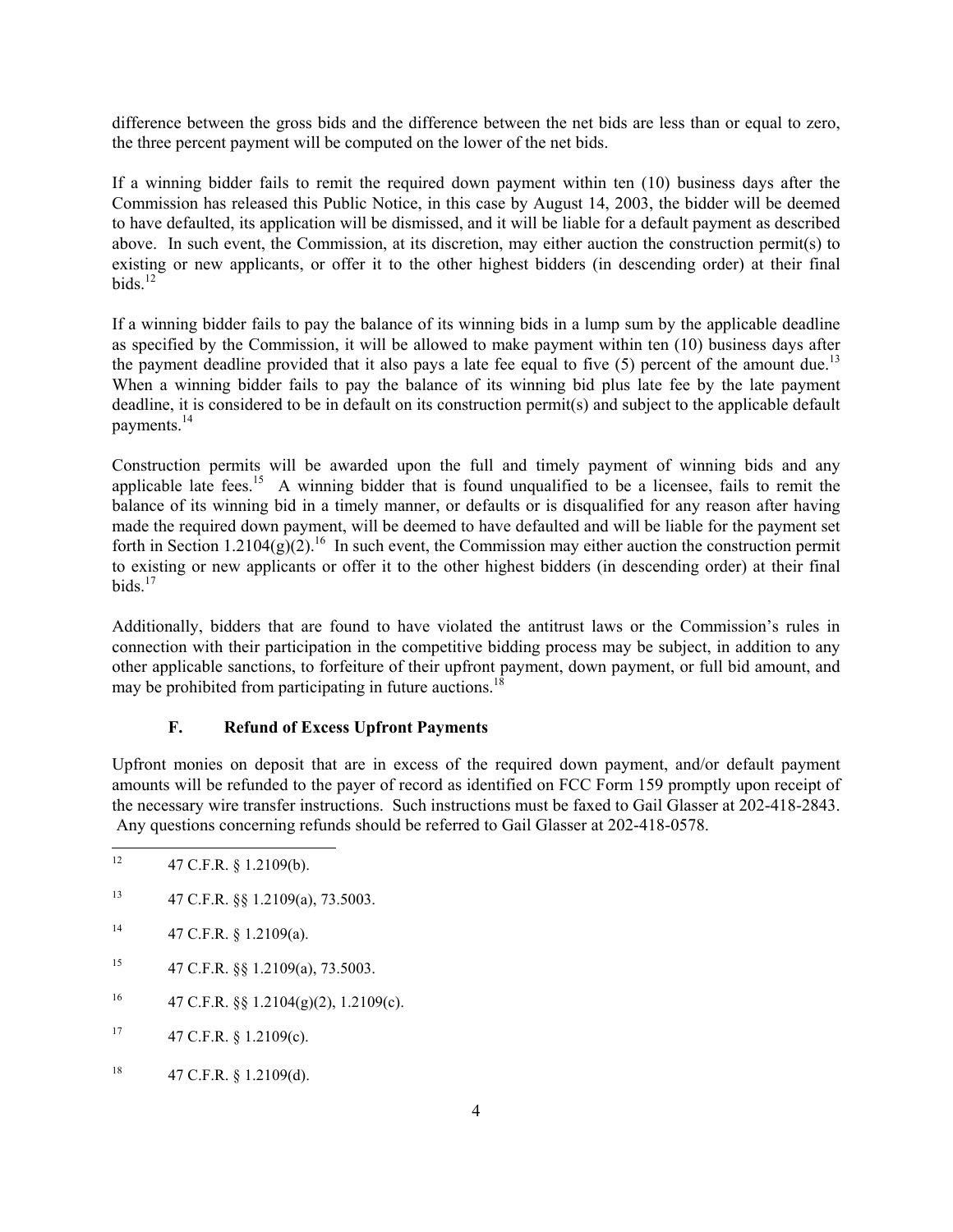#### **G. Amendment to Long-Form Application**

*Deadline For Filing:*By **6:00 p.m. ET on August 30**, **2003** winning bidders must submit all necessary amendments to their previously filed long-form application(s) covering the construction permit for which they were the winning high bidder. $19$ 

*Where and How to File:* The completed amendment to the previously filed FCC Form 301 may be electronically or paper-filed. In accordance with the Commission rules, amendment data submitted by winning bidders must not constitute a major change from either the technical or other data specified in the previously filed FCC Form 301.20

Electronically filed amendments must be submitted via the Commission's Consolidated Database System (CDBS).21 Users can access the CDBS electronic filing system *via* the Internet from the Media Bureau's Web Site at:

#### **http://www.fcc.gov/mb/elecfile.html.**

Electronic filing instructions are available in the CDBS User's Guide. The Guide can be accessed from the electronic filing web site, above, by clicking on the CDBS link. This action will take the user to the Media Bureau's CDBS Electronic Filing System site. The user should then click on the "Go to CDBS User's Guide" link. Internet access to the CDBS online electronic forms filing system requires, at a minimum, a browser such as Netscape version 3.04 or Internet Explorer version 3.51, or later. After selecting Form 301, applicants should indicate that they are submitting a minor amendment to a pending application. Applicants should also provide the file number of the previously filed Form 301. For technical assistance with electronic filing, call the Media Bureau Help Desk at (202) 418-2MMB.

Paper-filed amendments may be submitted in triplicate to the Office of the Secretary. Such amendments must indicate the applicant name, application file number, and the facility identification number. Additionally, filings can be sent by hand or messenger delivery, by commercial overnight courier, or by first-class or overnight U.S. Postal Service mail. Applicants are cautioned, however, that the Commission continues to experience delays in receiving U.S. Postal Service mail. All filings must be addressed to The Secretary, Office of the Secretary, Federal Communications Commission. U.S. Postal Service first-class mail, Express Mail, and Priority Mail should be addressed to 445 12th Street, SW, Washington, DC 20554. Commercial overnight mail (other than U.S. Postal Service, Express Mail and Priority Mail) must be sent to 9300 East Hampton Drive, Capitol Heights, MD 20743. Winning bidders filing amendments to the FM Form 301 applications may also send a courtesy copy of the amendment to Liz Robinson, Audio Division, Room  $2-\overline{B}450$ ,  $445 \overline{12}$ <sup>th</sup> Street SW, Washington, DC 20554. Winning bidders filing amendments to the TV Form 301 application may also send a courtesy copy of the amendment to Shaun Maher, Video Division, Room 2-A820, 445 12<sup>th</sup> Street SW, Washington, DC 20554.

 $19\,$ 19 47 C.F.R. § 73.5005(a).

<sup>20</sup> *See* 47 C.F.R. §§ 73.3573(a)(1), 73.3573(f)(5)(iii), 73.3522(a)(3).

<sup>21</sup> *See* "Mass Media Bureau Implements Mandatory Electronic Filing of FCC Forms 301, 314, and 315," *Public Notice*, 16 FCC Rcd 3989 (MMB 2001).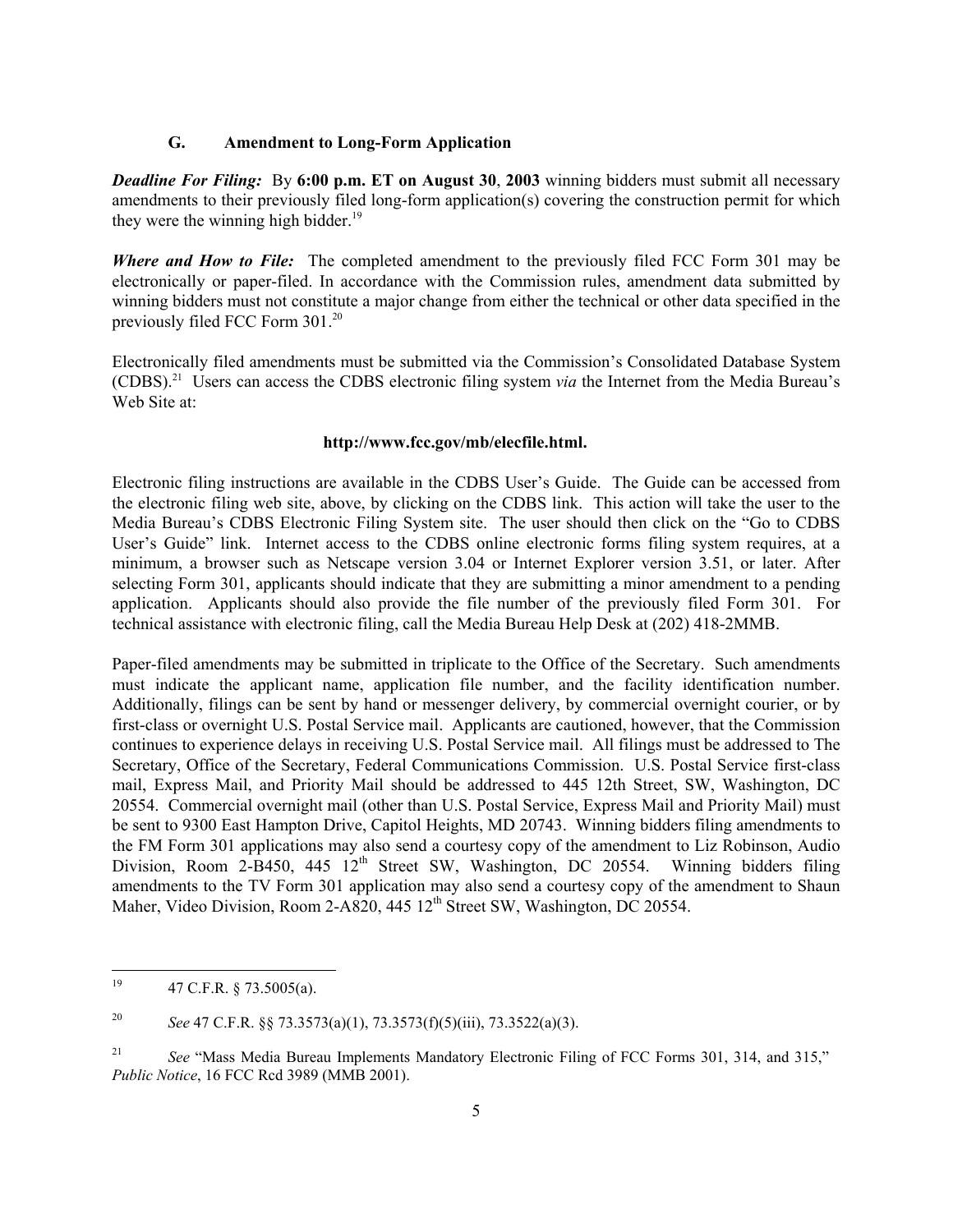The Commission's contractor, Vistronix, Inc., will receive hand-delivered and messenger-delivered paper filings for the Office of the Secretary at 236 Massachusetts Avenue, N.E., Suite 110, Washington, DC 20002. The filing hours at this location are 8:00 a.m. to 7:00 p.m.

**Additional Post-Auction Filing Requirements**. Section 73.5005(a) of the Commission's rules requires that post-auction filings include the exhibits mandated by 47 C.F.R. § 1.2107(d) (concerning any bidding consortia, or joint bidding arrangements, if applicable); 47 C.F.R. § 1.2110(j) (concerning designated entity status, if applicable); and 47 C.F.R. § 1.2112(a) and (b) (concerning ownership and real party in interest information).<sup>22</sup> Where applicable, such exhibits must be filed with the amendment to the previously filed Form 301 application and must be filed no later than August 30, 2003.

## **Late-filed amendments will not be accepted.**<sup>23</sup>

## **H. Maintaining Accuracy of Information**

After the auction closes, applicants are required to make all changes by filing amendments to FCC Form 301. Applicants are no longer required to maintain accuracy and completeness of information furnished on their FCC Form 175 and exhibits.

## **I. Application Processing and License Grant**

Pursuant to 47 C.F.R. §§ 1.2108(b) and 73.5006, and the Balanced Budget Act of 1997,<sup>24</sup> interested parties will have **ten (10) days** to file petitions to deny after the Commission releases a public notice announcing the FCC Form 301 is acceptable for filing. The Media Bureau will use public notices generated by CDBS to start the ten-day period for filing petitions to deny these applications. The public notice entitled "Broadcast Applications" will list such applications as "Accepted for Filing." An applicant may file an opposition to any petition to deny within **five (5) business days** after the time for filing petitions to deny has expired.<sup>25</sup> The petitioner may file a reply to such opposition within **five (5) business days** after the time for filing oppositions has expired.<sup>26</sup> If the Commission determines an applicant is qualified and there is no substantial and material issue of fact concerning that determination, the Commission will issue a public notice announcing that it is prepared to grant the application conditioned upon the full and timely payment of the remaining balance of the applicant's winning bid. Once the Commission has received full payment of the applicant's winning bid, it will issue a public notice announcing grant of the construction permit to the applicant.

*Frivolous Pleadings.* The Commission reminds parties to our proceedings and their attorneys that the Commission intends to use its authority fully to deter the filing of frivolous pleadings.<sup>27</sup>

- 24 Pub. L. 105-33, 111 Stat. 251 (1997).
- <sup>25</sup> 47 C.F.R. §1.2108(c).
- 26 *Id.*

27 *See* Commission Taking Tough Measures Against Frivolous Pleadings, *Public Notice*, 11 FCC Rcd 3030 (1996).

 $22\,$ 22 *See also* 47 C.F.R. § 73.3573(f)(5)(i).

<sup>&</sup>lt;sup>23</sup> 47 C.F.R. § 1.2107(c).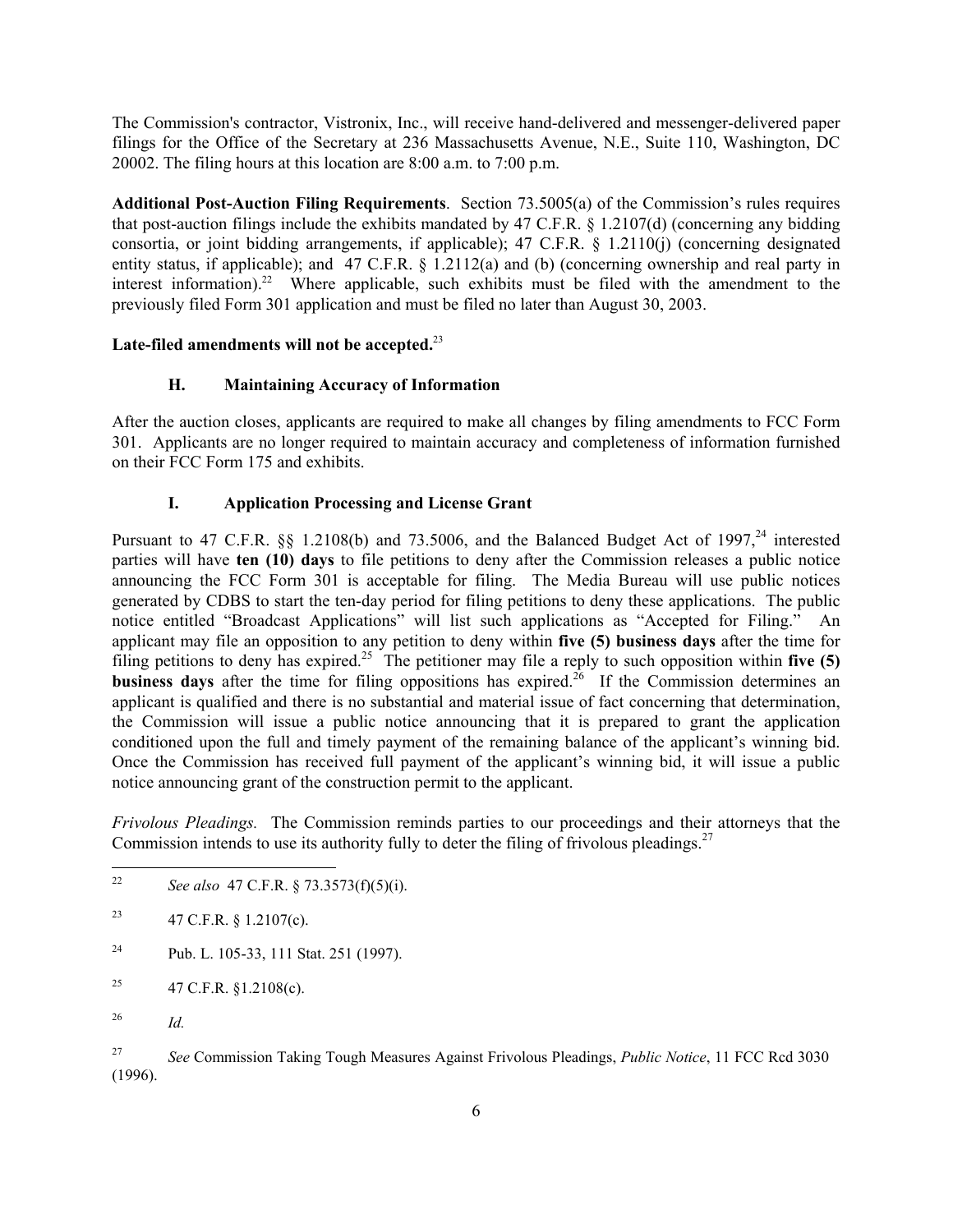### **J. Anti-collusion Rules**

To ensure the competitiveness of the auction process, the Commission's rules prohibit competing applicants from communicating with each other during the auction about bids, bidding strategies, or settlements. As explained more fully in the *Auction No.* 54 Procedures Public Notice,<sup>28</sup> this prohibition began with the filing of short-form applications and ends on the down payment due date, or August 14,  $2003<sup>29</sup>$  The prohibition ends on the down payment due date regardless of whether a high bidder must supplement its upfront payment to cover its down payment. Applicants certified their compliance with Section 1.2105(c) when their FCC Form 175 short-form applications were signed.

### **K. Return of SecurID Cards**

Bidders are encouraged to return their SecurID cards to the FCC by **August 14, 2003** for recycling. The Commission will send bidders a copy of this Public Notice and a pre-addressed, stamped envelope. All bidders should use the envelope to return the cards now that the auction is over. Please note that each SecurID card is tailored to a specific auction, therefore, the cards issued for this auction will not work for future auctions.

\* \* \* \* \*

<sup>28</sup> <sup>28</sup> *See* Closed Broadcast Auction No. 54 Construction Permits for New Broadcast Stations Scheduled for July 23, 2003; Notice and Filing Requirements, Minimum Opening Bids, Upfront Payments and Other Auction Procedures, *Public Notice*, DA 03-1547 (rel. May 12, 2003), 68 Fed. Reg. 35216 (June 12, 2003) ("*Auction No. 54 Procedures Public Notice*").

<sup>29</sup> *Auction No. 54 Procedures Public Notice* at 6.